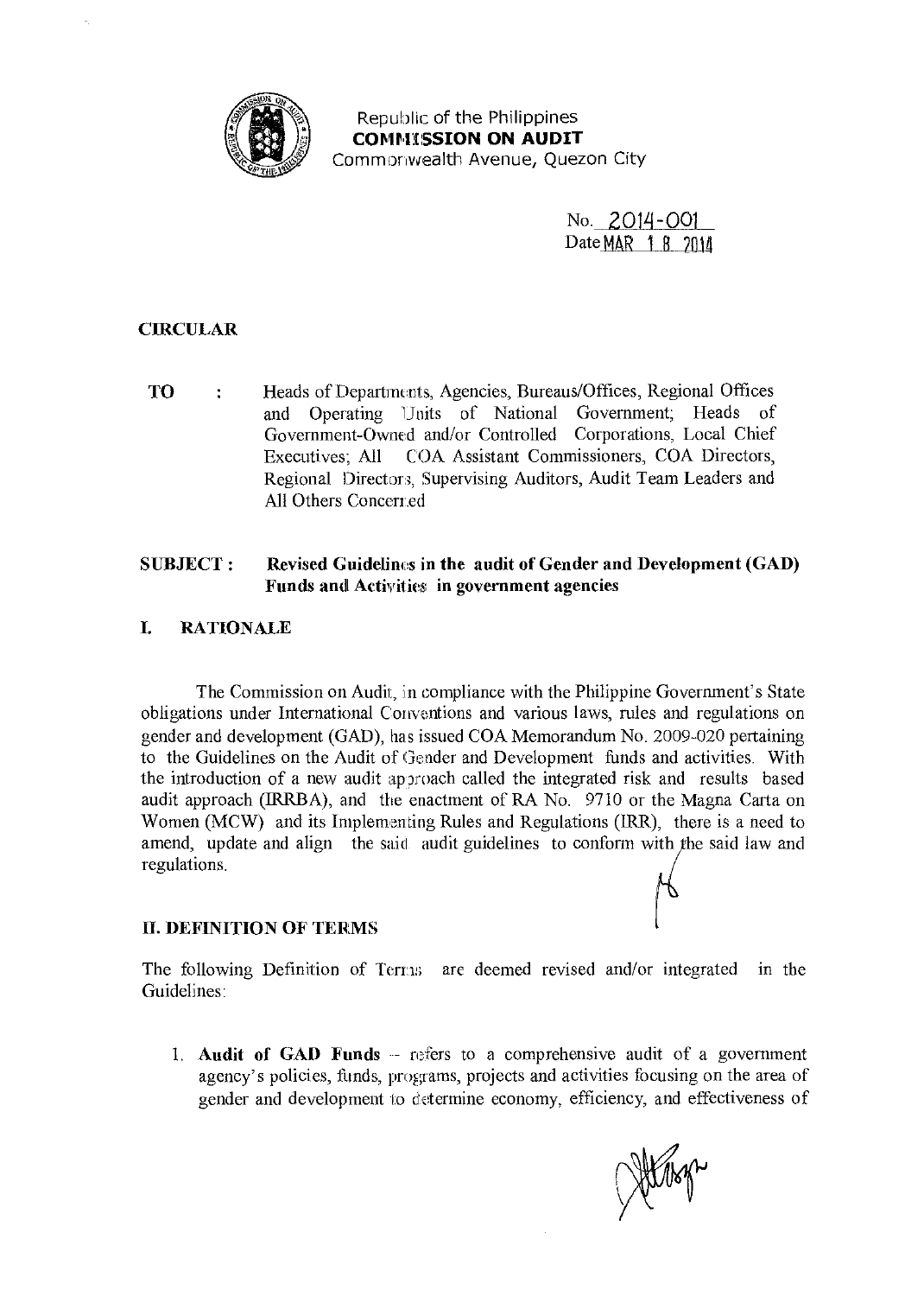interventions in addressing gender issues (Section 7B, Rule II, IRR, Magna Carta on Women);

- 2. Agency Risk Model (ARM) refers to a list of risk identified in a specific agency;
- 3. COA Wide Audit Risk Assessment (CARA) Matrix- a matrix that documents the key government risks identified, selected and prioritized as a result of risk analysis and risk evaluation and contains the planned response to key government risks;
- 4. Gender Audit refers to a form of "social audit" or "quality audit" which determines whether the organization's internal practices and related support systems for gender mainstreaming are effective and reinforcing each other and are being followed. This tool or process assist organizations in establishing a baseline, identifying critical gaps and challenges, and recommending ways of addressing them ;(Section 7G, Rule II, IRR, Magna Carta on Women)
- 5. Gender Mainstreaming the strategy for making women's as well as men's concerns and experiences an integral dimension of the design, implementation, monitoring, and evaluation of policies and programs in all political, economic, and societal spheres so that women and men benefit equally and inequality is not perpetuated. It is the proces: of assessing the implications for women and men of any planned action, including legislation, policies, or programs in all areas and all levels; (Section 4 (i) Magna Carta of Women)
- 6.  $GAD$  Government Wide Audit- the simultaneous examination of programs projects and activities pertaining to GAD in a number of government agencies with the end in view of assessing their efficiency and economy;
- 7. GAD Sectoral Audit- the operations audit of a particular GAD program, project, activity being implemented by various agencies of the government in pursuance of the Philippine Plan for Gender -Responsive Development (PPGD), 1995-2025 with the end in view of determining the extent, effectiveness and efficiency of implementation of the Philippine Plan;
- 8. Government Risk Model (GRM) A framework consisting of risks categorized into groups that could threaten the government agencies as a whole or the specific processes of government agencies. GRM includes a definition of each risks for Audit Teams to have a common understanding of risks; and
- 9. Integrated Risk and Results Based Audit Approach (IRRBA)- an audit approach that integrates the different types of audit being done by COA, including forensic or fraud audit, into a holistic audit methodology that takes into account the projected and actual outputs and outcomes of programs, projects

John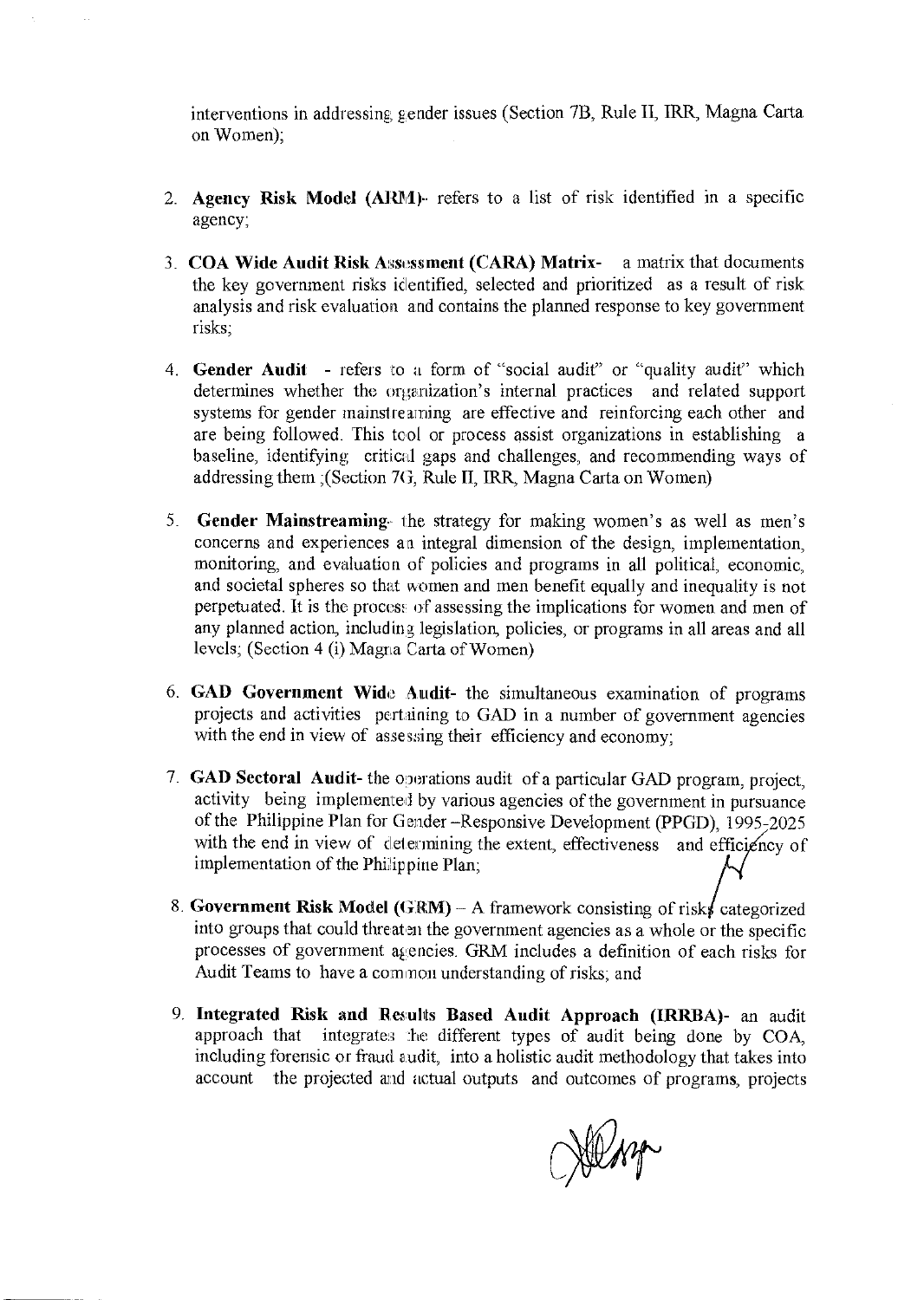and activities of government agencies using the Organizational Performance Indicators Framework (OPF) and Major Final Outputs (MFOs) prescribed by the Department of Budget and Management in the context of implementing the public financial management reforms.

### **III. GENERAL GUIDELINES**

- An annual audit of funds, programs, projects and activities on gender and  $\mathbf{1}$ . development shall be conducted on national, and corporate agencies as well as local government units of the government. To save on resources and to reduce redundant activities, such audit shall be integrated in the regular audit of an agency using the IRRBA. GAD shall be considered in all the main processes of IRRBA, i.e. strategic planning and risk identification, Planning (agency audit planning and risk assessment), delivery (execution and Conclusion and reporting) and monitoring (quality control system). As such, the area of gender and development shall always be considered in the development of the Government Risk Model (GRM), the COA Wide Audit Risk Assessment (CARA) Matrix, the Agency Risk Model (ARM) and other templates designed to identify and/or develop the audit response to identified risks. Likewise, gender and development shall be among the audit areas to be considered during the strategic planning of this Commission as well as the planning exercises to be conducted at the cluster and regional levels.
- $\overline{2}$ . The COA GAD Focal Points (GFPs), in exigency of the service, may conduct a separate annual planning conference for the purpose of identifying risk areas on gender and development. A GRM or a list of risk on gender and development shall be prepared as an output of the said conference. The list shall be an input to the strategic planning to be conducted by this Commission, for inclusion in the overall GRM template to be prepared as an output of the said planning conference. The GRM on gender and development shall be disseminated to all Clusters and Regional Offices as an input to the ARM to be prepared at the said levels.
- 3. The list of risk on gender and development shall be updated regularly and accordingly shall be used in developing audit responses.
- $4.$ As part of planning the audit/understanding the agency, the Supervising Auditor/Audit Team Leader shall see to it that the audited agency, thru the GAD's Focal point or the Internal Control Unit, conduct gender mainstreaming or self assessment particularly on the following, among others:
	- Compliance with existing laws and regulations on gender and development  $\mathbf{a}$ . particularly on the setting aside of at least five per cent (5%) of their total budget appropriation to cover the implementation of, among others, the preparation of  $_{\sim}$ GAD plan, submission of required reports, and the like;

Julis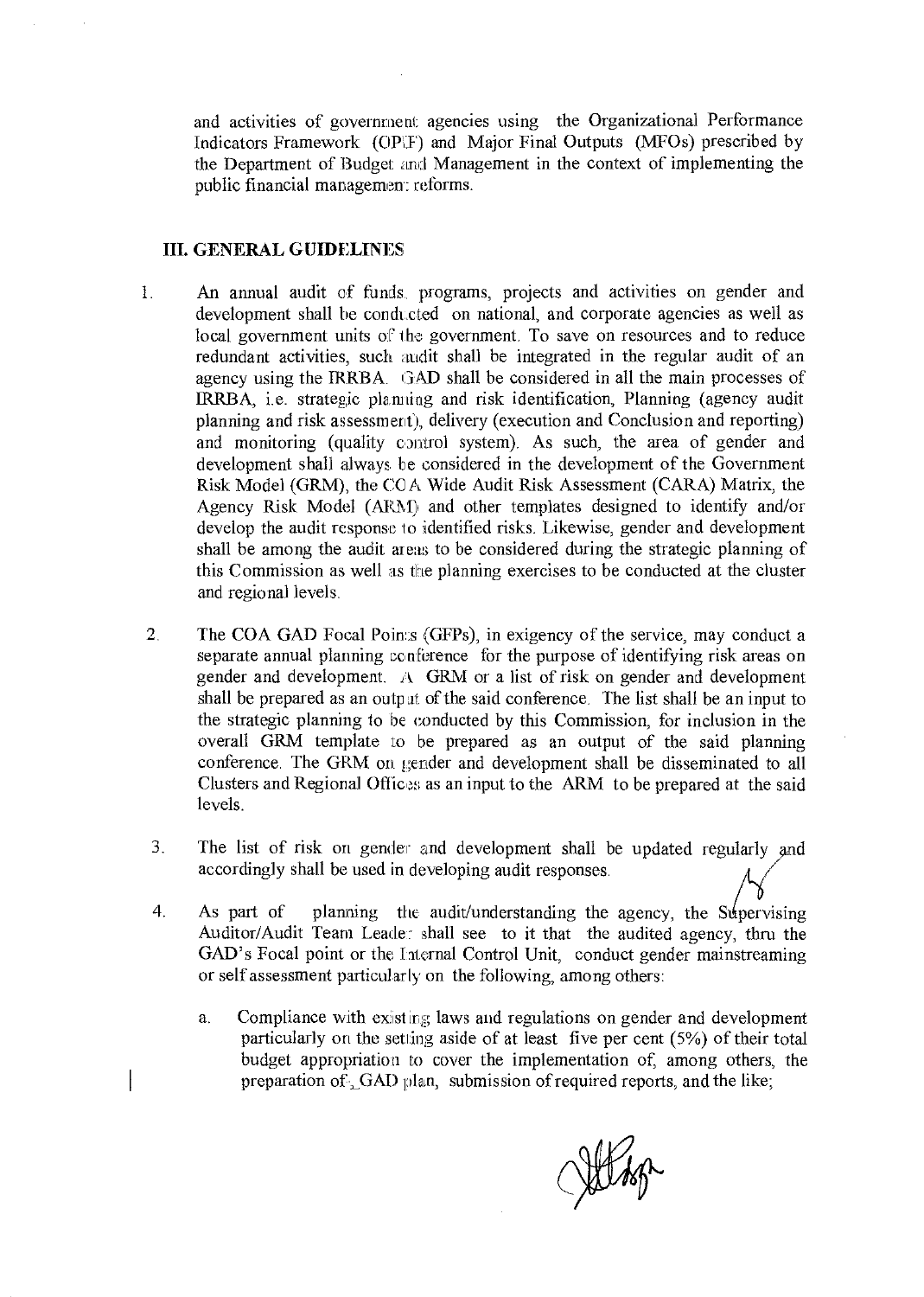- b. Seeing to it that the agency's plans, programs, projects and activities on GAD are aligned to the agency's mandate, the PPGD for 1995-2025 and other laws on GAD;
- c. Monitoring the use cf CAD funds for the purpose for which they have been appropriated; and
- d. Determining whether gender issues are effectively addressed by GAD interventions in the agency.
- 5. Audit of funds and activities on gender and development shall always be a priority area in the conduct of regular audit of agencies with resident audit teams. In the case of ageneies being, audited under the audit team approach where time and resources are limited, audit of GAD funds and activities will depend on the result of risk assessment and identification and the materiality of the funds involved.
- 6. Depending on the result ol · risk identification and assessment, audit response may consist of the following:
	- a. Financial and compliance audit of funds pertaining to GAD which shall include evaluation of  $\varepsilon$  gency's compliance with existing laws and regulation on GAD including the mandatory appropriation for GAD;
	- b. Value-for-Money (VFM) Audit of GAD activities which shall include the determination of the economy, efficiency and effectiveness of the agency's policies, programs and activities in addressing gender issues. It shall include an assessment of whether GAD activities are aligned and contributed to the full attainment of the objectives of GAD commitments, plans and policies; and contributed to the full attainment of the objectives of GAD commitments,<br>plans and policies; and<br>Fraud Audit which shal. be conducted when there are glaring badges of fraud
	- c. in the transactions conceming gender and development
- 7. Results of audit of GAD funds and activities, which may be favorable or unfavorable including audit recommendations, shall be incorporated in the Annual Audit Reports (AARs) of agencies under the heading "Gender and Development". A separate report shall be prepared when required by this Commission and funding institutions such as international organizations.

Wert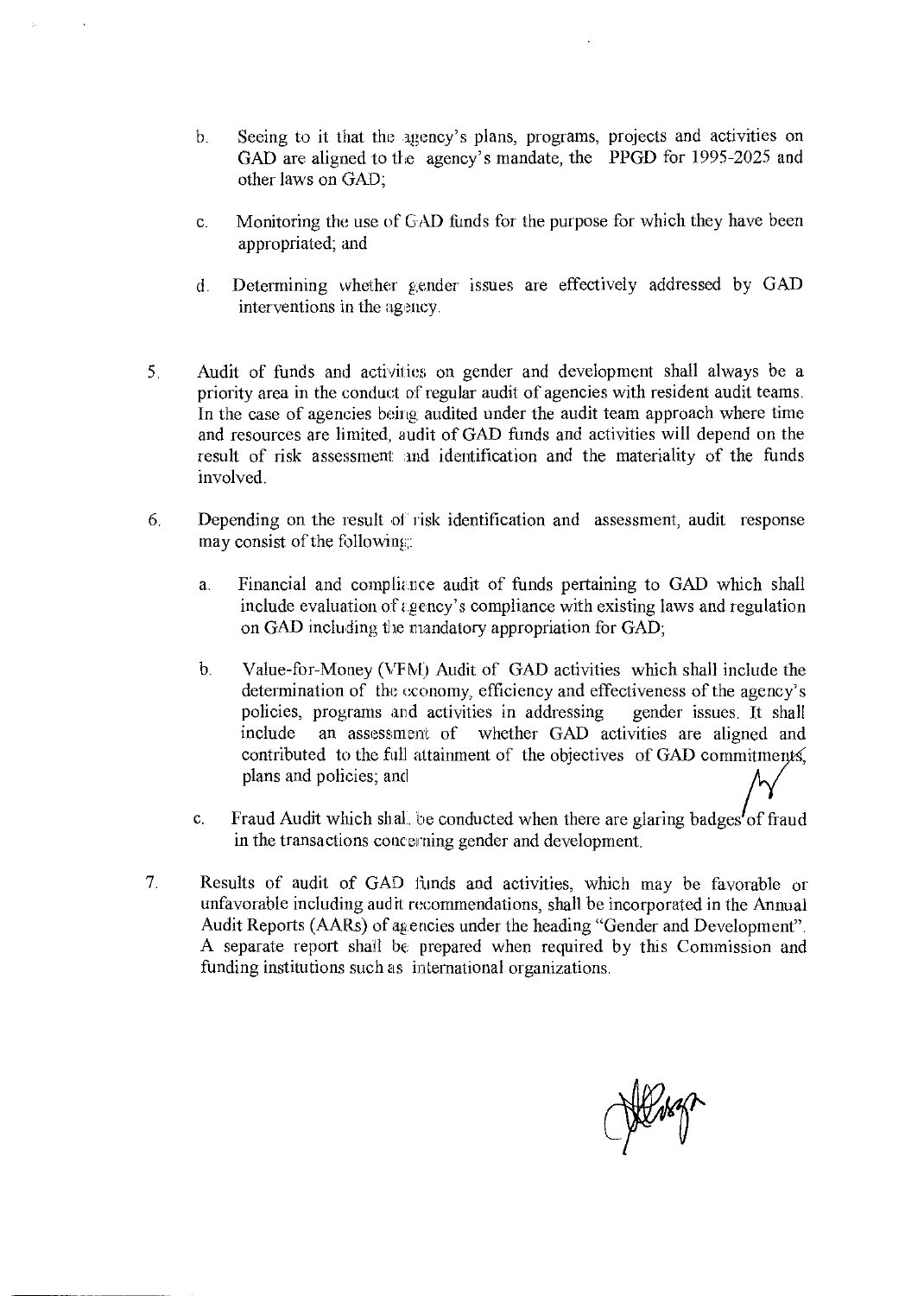### IV. SPECIFIC GUIDELINES

### A. Audit of Appropriations/Budget for GAD

- 1. Audit of GAD funds shall see to it, among others, that at least five per cent  $(5%)$ of the total budget appropriations required for gender and development under existing laws and regulations were indeed appropriated and properly utilized for the purpose. Audit procedures shall be designed to verify whether the agency GAD budget were allocated using any or a combination of the following:
	- a. As a separate GAD Fund to support GAD Focused programs, projects and activities;
	- b. As fund to support integrating gender-perspectives in regular/flagship programs and projects; and
	- c. As counterpart fund to support gender-responsive Official Development Assistance (ODA)-fim ded projects.
	- 2. The Auditor, in case of ODA.funded Projects (included and not included in the Annual General Appropriations Act), shall also verify whether NGAs and LGUs and other government instrumentalities ensured that five to thirty percent(5-30%) of funds from foreign govurnments and multilateral agencies are in support of gender-responsive programs and projects.
	- 3. Such audit shall also look into the specific budget items where GAD Budget is drawn such as maintenance and other operating expenses, capital outlay and personal services and verify whether they are in accordance with the Joint Circular No. 2012-01 of the Philippine Commission on Women (PCW), National Economic Development Authority (NEDA) and the Department of Budget and Management (DBM) and other applicable guidelines issued by oversight agencies.

#### B. Financial and Compliance Audit on GAD

- 1. Audit of specific accounts on  $GAD$  (salaries, wages, expenditures, etc.) shall be in accordance with existing guidelines on financial and compliance audit. In particular, the rules and regulations on irregular, unnecessary, excessive, extravagant and unconscionable expenditures shall be observed.
- 2. Funds for gender and development may be used for:
	- a. Programs and projects 1YAPs) for which corresponding gender issues have already been identified mder the PPGD for 1995-2025 (EO 273) and the

Why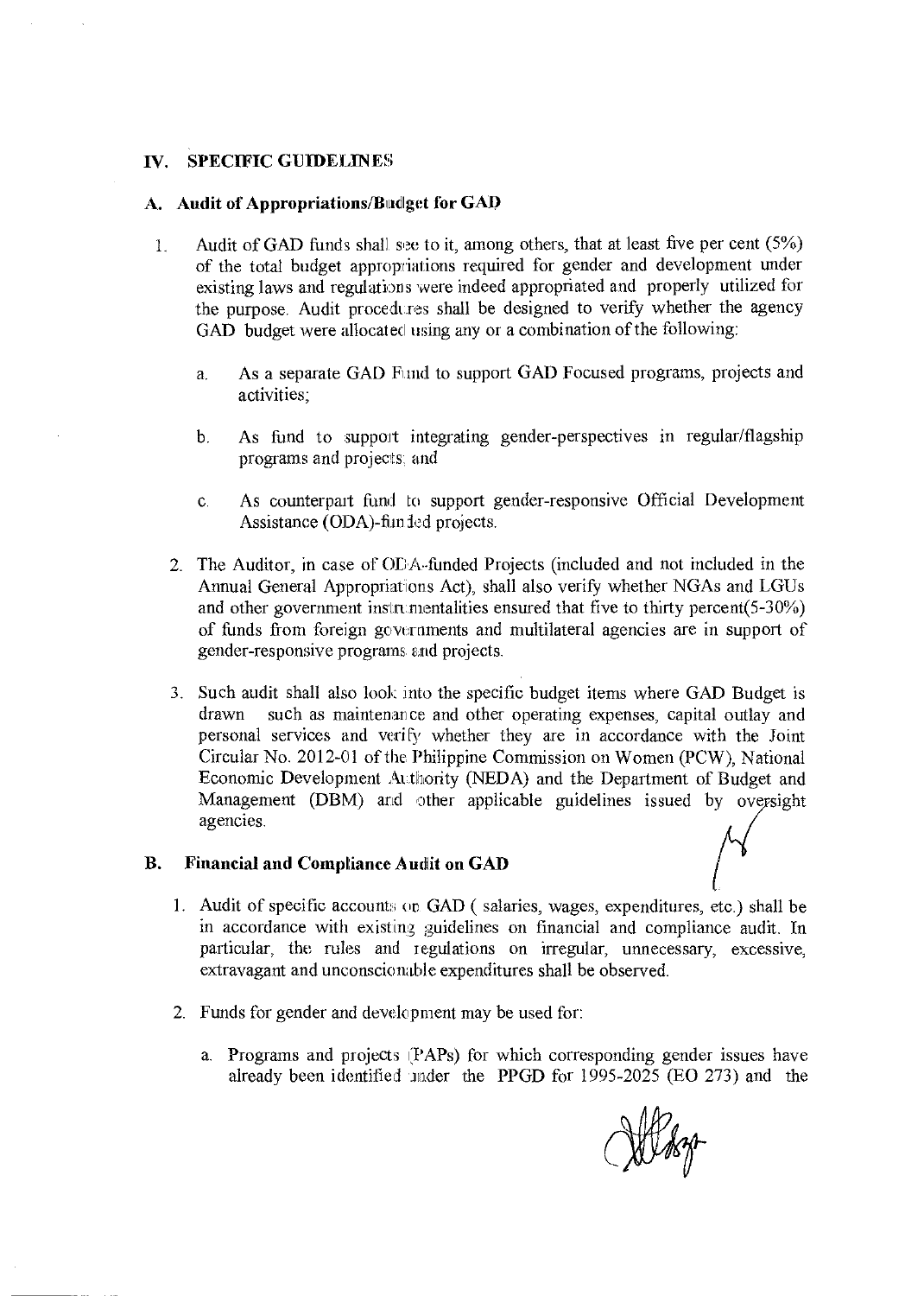MCW or for gender issues identified by the GAD Focal Point in the course of conduct of a gender audit or in the gender analysis and review of sex disaggregated data of the agency;

- b. PAPs identified or authorized in specific laws for gender and development including Republic Act (RA) No. 8425 (An Act institutionalizing the Social Reform and Poverty Alleviation Program xxxx); RA No. 8505 (An Act providing Assistance and Protection for Rape Victims x x x ); RA 8504 (An Act Promulgating Policies and Prescribing Measures for the Prevention and control of HIV/Aids  $x \times x$ ); RA 6728 (Provision for Assistance to Students and Teachers); RA No. 9262 (The Anti Violence against Women and their Children Act); RA No. 7877 (the Anti Sexual Harassment Act of 1995), RA No. 10354 (The Reproductive Health Act), RA No. 9710 otherwise known as The Magna Carta of Wo nen and other laws;
- c. PAPs included in the PC W -endorsed GAD Plan;
- d. Personal Services such m: salaries of agency personnel assigned to plan, implement and monitor GAD PAPs on full time or part basis or as an additional duty, followir.g government rules on hiring and creating positions, provided further that in case of those rendering services on part time basis or as an additional duty, only the salary or wage proportionate to the time devoted to GAD shall be considered in the computation of the cost of the particular GAD activity. No additional allowances, benefits, bonuses and the like shall be charged against GAD funds unless there is a specific law or authority from the President of the Philippines authorizing the same.
- e. Maintenance and Operating Expenses provided that:
	- 1. Expenditures for supplies and materials shall pertain to existing GAD Projects or programs which are organization focused or client focused and which are among those approved by the Philippine Commission on Women. Such supplies shall be included in the annual procurement plan and program of agencies;
	- 2. Attendance in trainings abroad on GAD may be allowed provided there is a specific authority from appropriate government oversight agencies, said trainings are not offered in any of the local training institutions or universities and provided that knowledge from such training shall be cascaded to the employees of the concerned agency and subject to availability of funds; and
	- 3. Capacity Development on GAD which shall include meals and snacks, honoratia and transportation of lecturers, trainers and resource persons, supplies and materials and incidental expenses for GAD Trainings and meetings in reasonable amount.

Morg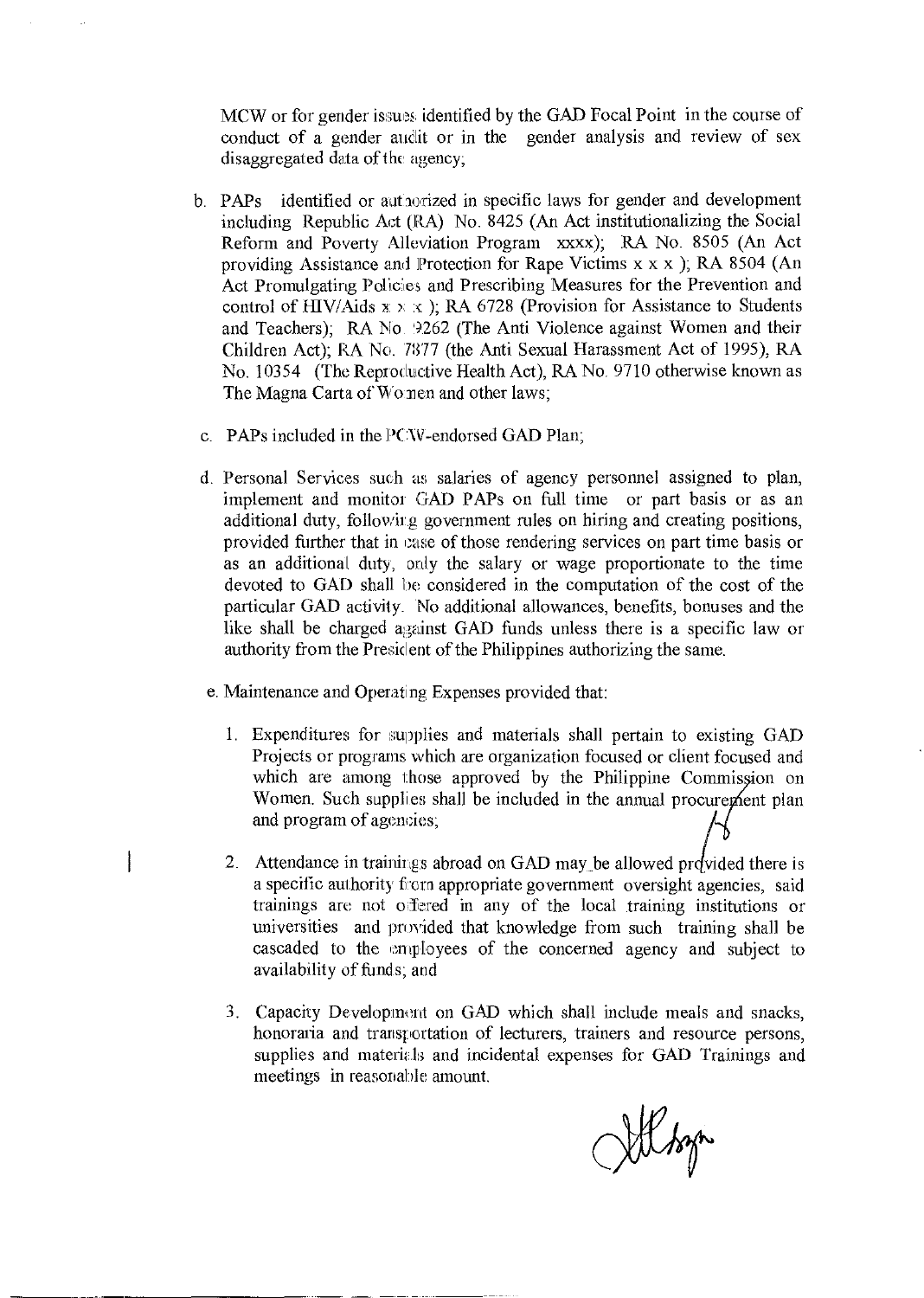- f. Equipment or Capital Outlay provided that:
	- 1. Procurement of equipment or capital outlay is necessary for an identified gender issue, and -the project was approved by the PCW;
	- 2. The equipment can be operated by a corresponding technical employee or staff; and
	- 3. The prices are reasonable and quantity is not excessive.
- 3. The result of audit, if material, shall be among the basis in determining the fairness of presentation of the financial statements.
- 4. Existing Philippine government auditing and accounting standards and rules and regulations shall be applied.
- 5. Compliance with existing laws and regulations on gender and development such as the MCW and its IRR, should be !looked into. In particular, compliance with Rule VI-Institutional Mechanisms of the IRR of the MCW should be verified.
- 6. Verification of the total amount of appropriation for GAD shall be computed by comparing the amount incorporated in the GAD Budget with that of the total appropriation of the agency for the purpose of determining whether they are equivalent to at least five per cent (5%) of the said total. On the other hand, total amount spent for the GAD project shall be ascertained from the amount disclosed in the GAD Accomplishment Report and other financial reports.
- 7. Absence of a GAD Plan and Budget prepared by the agency shall not deter the Auditor from verifying whether funds were used for the proper implementation of projects on GAD. The Auditor shall verify whether GAD activities were nevertheless conducted by the Agency and whether compliance with existing laws and regulations on GAD was made. Consequently, said activities shall also be assessed by the Auditor.
- 8. In the absence of a GAD Plan and Budget, information shall be secured from the GAD Focal Point or the Chief accountant of the agency on the sources of funds for GAD. Whether or not the funcs used for a specific project were integrated in the regular budget of the agency shculd also be ascertained.

### **C. Audit of GAD Projects**

- 1. In the audit of GAD projects, the following should be considered:
	- a. Whether GAD Funds were devoted/used for projects which are within the context of the agency's mandate and  $\frac{1}{2}$  approved/or recommended by the

Hilder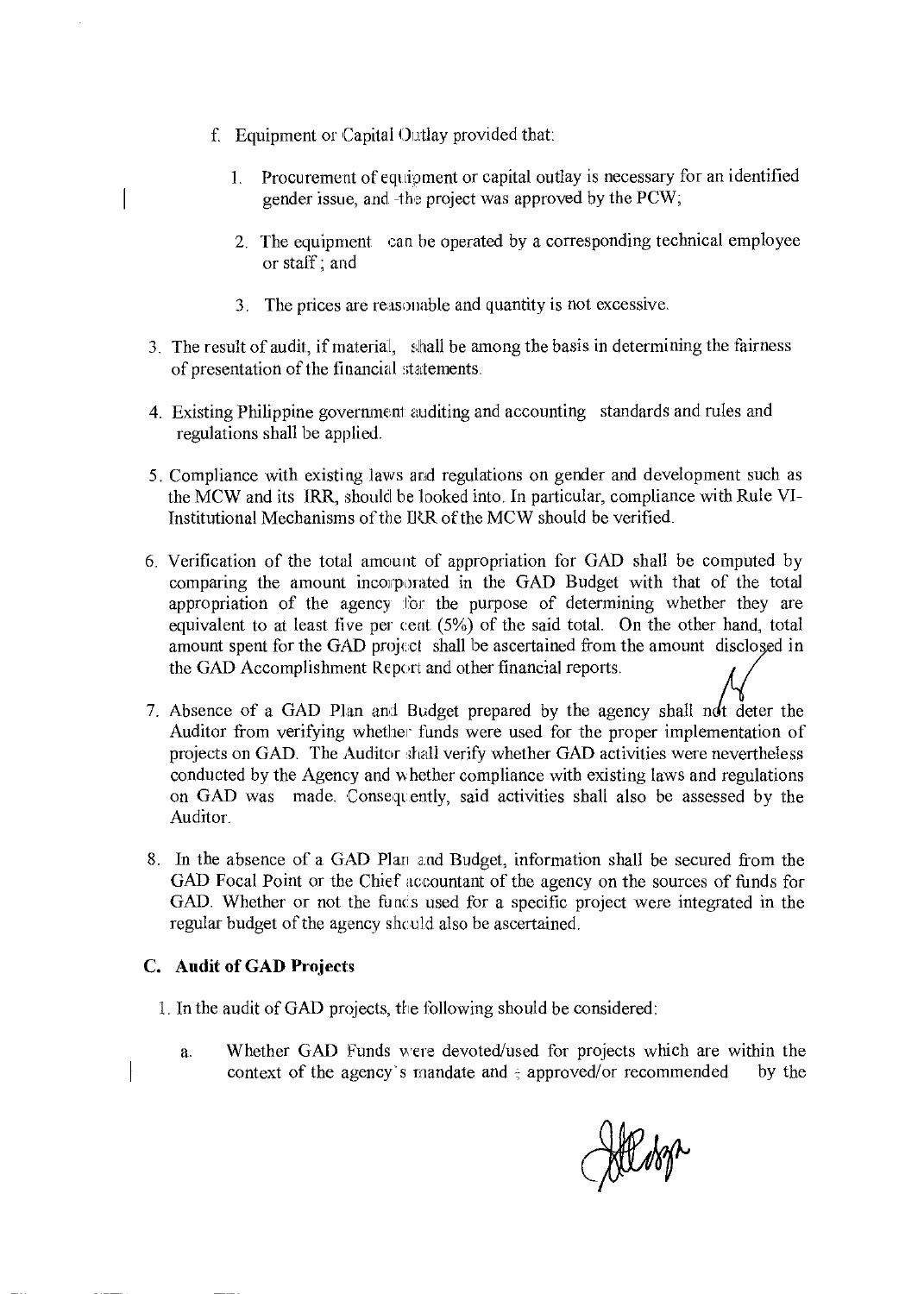PCW and which shall either be organization-focused or client-focused. In particular, the audit shall include determination of whether or not areas identified in the MCW and its IRR were given priority. Sample areas are the development of a GAD Code for LGUs and establishment of a Violence Against Women's (VAW) desk for Barangays, provision of legal aid, counseling and medical treatment of victims of VAWs and sexual harassment in all LGUs, national gcvernment agencies (NGAs), government owned and controlled corporations (GOCCs) and State Universities and Colleges (SUCs), establishment of sex disaggregated data as well as capacity building on GAD.

- b. Whether GAD Projects are aligned to the PPGD for 1995-2025.
- c. Whether GAD Projects are responsive to gender issues in the agency as determined by its GAD  $\Gamma$  ocal Point. Expenditures for projects without a well defined gender issue to be addressed shall not be considered as a GAD related project and shall be excluded in the computation of the mandated appropriation for GAD. Consequently, the Audit Team shall evaluate the transaction for issuance of an NS or ND, as the case may warrant.

In the determination of gender issues, reference may be made to the PPGD for 1995-2025, the law on Disaster Risk Reduction Management (DRRM) and other laws on gender and development and programs and projects of the national government on the subject.

Further, whether or not the gender issue was identified based on the result of gender audit, gender analysis or sex disaggregatcd data shall be established.

- d. Whether the projects are in accordance with the Harmonized Gender and Development Guidelines (HGD) issued by the NEDA, the PCW and the Official Development Assistance Gender and Development Network.
- e. Economy, efficiency and effectiveness of the implementation of the project shall also be evaluated in the light of existing standards on gender and development.
- f. Such audit shall not be confined to the verification of the status of accomplishment vis-à-vis the GAD Plan but shall include a determination of how the agency's policies, programs, projects and procedures address gender issues. Such identification of gender issues shall be made in the planning phase of the audit. Further, an evaluation may be made of the economy, efficiency and effectiveness of an agency's gender mainstreaming activities.
- g. In the evaluation of GAI1 projects, it shall be determined whether or not the gender issue identified has heen fully addressed by the project implemented.
- 2. In addition to existing laws, rules and regulations on gender development, the following standards may be used in the conduct of audit of GAD Projects:

Miling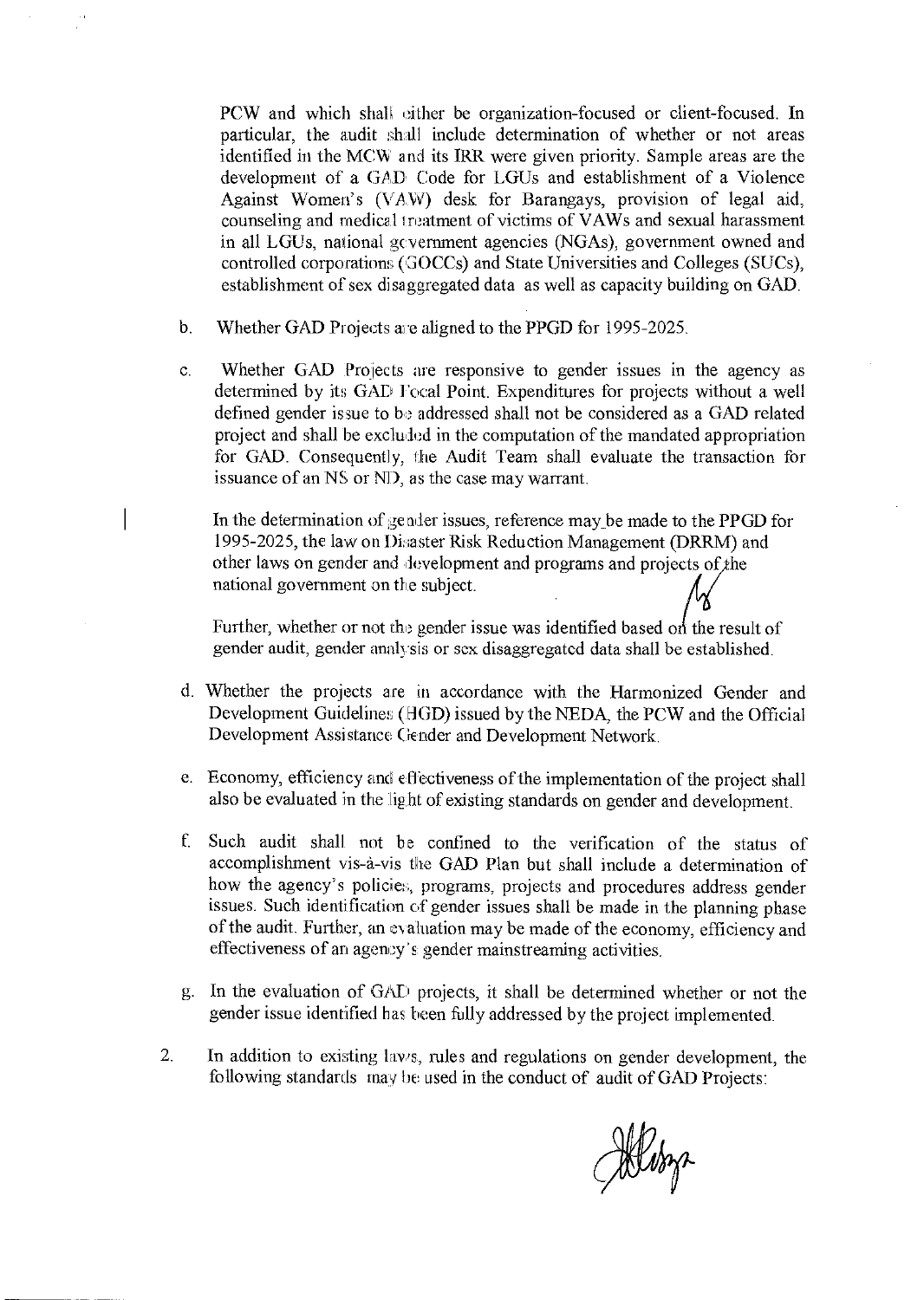- a. PPGD for 1995-2025;
- b. UN Convention on the Elimination of All Forms of Discrimination Against Women (CEDAW);
- c. Beijing Platform for Action (BPA);
- d. Declaration on the Elimination of Violence against Women (DEVAW);
- e. MCW and its IRR;
- f. Millennium Development Goals (MDGs);
- g. Recent statistics of the National Statistics Office (NSO), Department of Health (DOH), Department of Justice (DOJ) and other agencies that maybe related to gender issues on labor, health, agrarian reform, criminal justice system, education and the like;
- h.. Action plans of agencies related to gender and development;
- i PCW endorsed GAD plans of agencies;
- i. Reports/indicators prepared by agencies concerning gender issues like the Health Indicators, Reports on Manifestations of Gender Bias, and the like and
- k. Rules and regulations issued by PCW to LGUs for GAD activities.
- 3. The GAD focal point of the Commission in coordination with the other Audit Sectors and the Special Services Sector (SSS) may initiate the conduct of performance/operations audit on a government wide or sectoral basis. Funds for the conduct of said audit shall be incorporated in the GAD budget. GAD government wide and sectoral audit may also be conducted when required as part of the country's comm tment to national and international conventions.
- 4. Audit Observations on GAD shall be consolidated by each Regional Office and Cluster and shall be submitted to the GAD Secretariat for consolidation. The consolidated audit observations (Annex A) shall be used by this Commission in GAD planning and policy formulation.

Meson